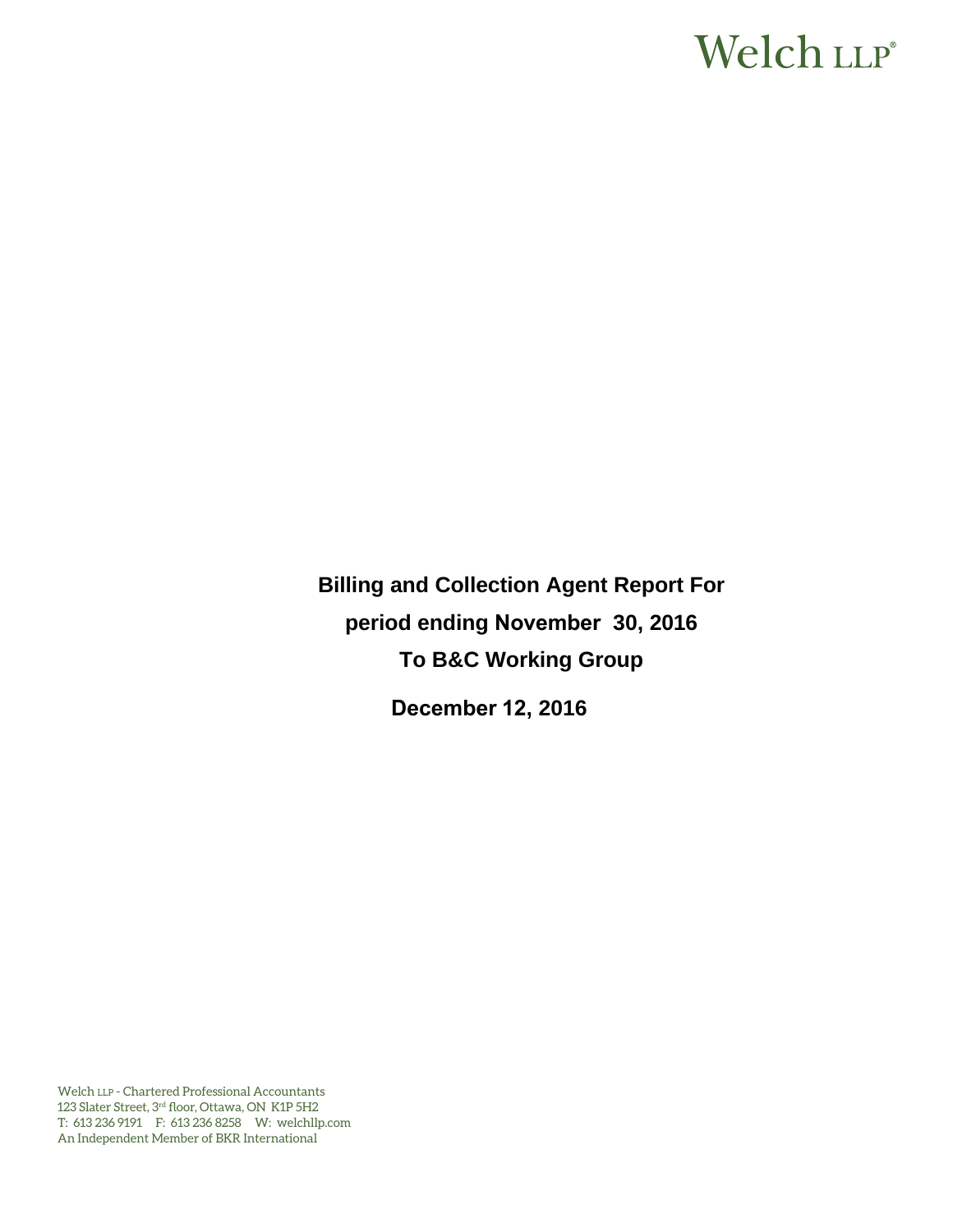### **NANPA FUND STATEMENT OF FINANCIAL POSITION November 30, 2016**

| <b>Assets</b><br>Cash Balance in bank account                                                                                                                                            |                                                        | \$<br>4,632,487 |
|------------------------------------------------------------------------------------------------------------------------------------------------------------------------------------------|--------------------------------------------------------|-----------------|
| Receivable from US Carriers<br>Receivable from Canada<br>Receivable from Caribbean countries<br>Receivables forwarded to Treasury for collection<br>Allowance for uncollectible accounts | 221,549<br>65,085<br>(78,900)                          | 207,734         |
| <b>Total assets</b>                                                                                                                                                                      |                                                        | 4,840,221       |
| <b>Less:</b> Accrued liabilities (see below for makeup)                                                                                                                                  |                                                        | (501, 361)      |
| <b>Fund balance</b>                                                                                                                                                                      |                                                        | 4,338,860<br>\$ |
| <b>Makeup of Accrued Liabilities</b>                                                                                                                                                     |                                                        |                 |
| <b>Welch LLP</b><br><b>NEUSTAR Pooling 1K Block</b><br><b>NEUSTAR NANP Administration</b><br>Data Collection Agent - USAC                                                                | 28,336<br>257,865<br>209,832<br>5,328<br>\$<br>501,361 |                 |

**\*\*\*\*\*\*\*\*\*\*\*\*\*\*\*\*\*\*\*\*\*\*\*\*\*\*\*\*\*\*\*\*\*\*\*\*\*\*\*\*\*\*\*\*\*\*\*\*\*\*\*\*\*\*\*\*\*\*\*\*\*\*\*\*\*\*\*\*\*\*\*\*\*\*\*\*\***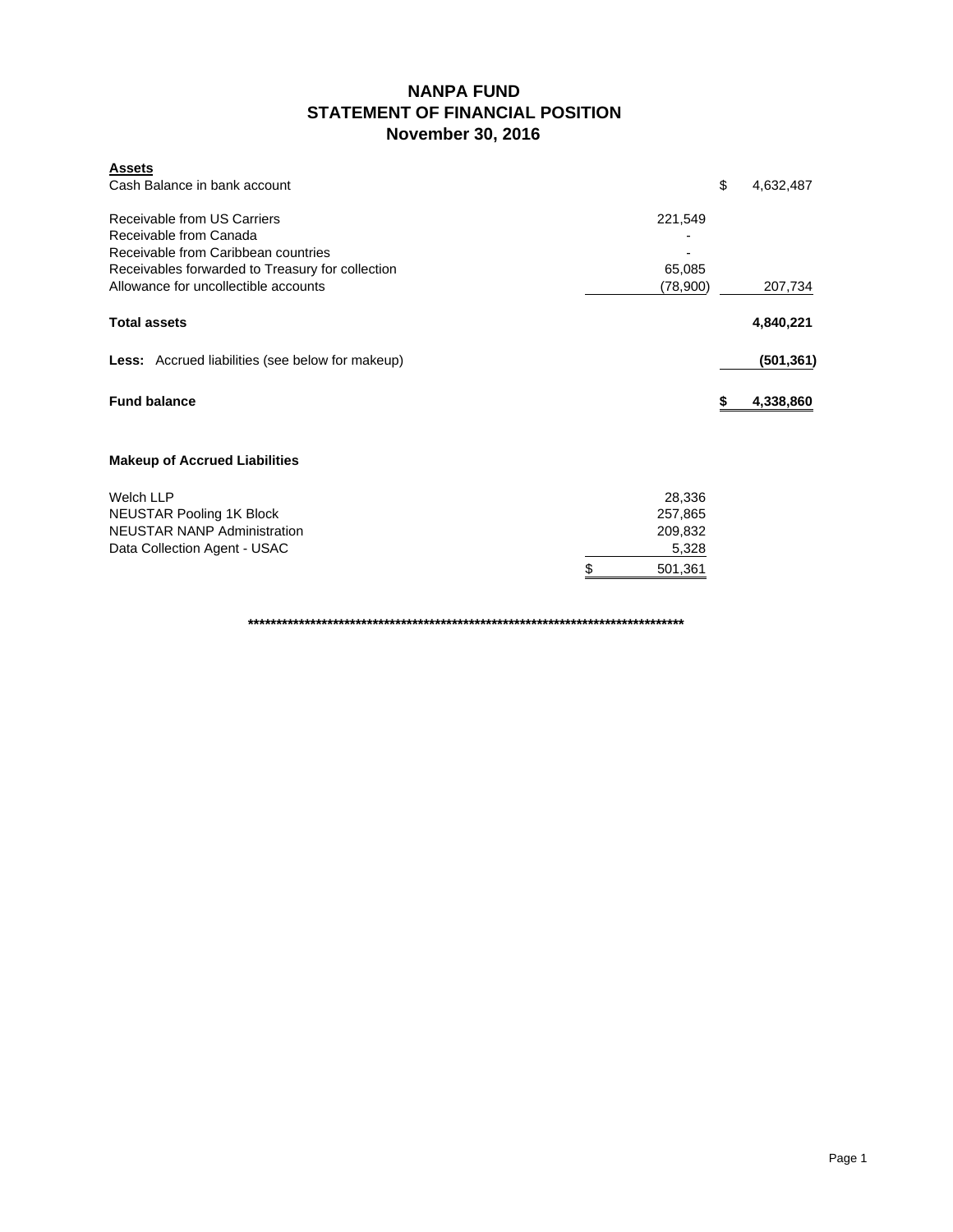#### **NANPA FUND FORECASTED STATEMENT OF CHANGES IN FUND BALANCE OCTOBER 2016 TO SEPTEMBER 2017**

|                                                |            |                  |                          |                 |                 |                               |               |                 |                 |                          |                 |                 |               |                   | Variance between  |                             |
|------------------------------------------------|------------|------------------|--------------------------|-----------------|-----------------|-------------------------------|---------------|-----------------|-----------------|--------------------------|-----------------|-----------------|---------------|-------------------|-------------------|-----------------------------|
|                                                |            | Actual           |                          | <b>Budget</b>   |                 |                               |               |                 |                 |                          |                 |                 |               |                   |                   | forecasted results          |
|                                                |            | Oct-16           | <b>Nov-16</b>            | Dec-16          | $Jan-17$        | Feb-17                        | <b>Mar-17</b> | Apr-17          | May-17          | Jun-17                   | <b>Jul-17</b>   | Aug-17          | <b>Sep-17</b> | <b>Total</b>      | <b>Budget</b>     | and budget at Sept<br>30/17 |
| Revenue                                        |            |                  |                          |                 |                 |                               |               |                 |                 |                          |                 |                 |               |                   |                   |                             |
| <b>International Contributions</b>             |            |                  |                          |                 |                 |                               |               |                 |                 |                          |                 |                 |               |                   |                   |                             |
| Canada<br>Caribbean countries                  | (1)<br>(1) | 19,483<br>24.439 | 9,742<br>$\sim$          | 9,741<br>$\sim$ | 9,741<br>$\sim$ | 9,741<br>$\sim$<br>$\sim$ $-$ | 9,741         | 9,741<br>$\sim$ | 9,741<br>$\sim$ | 9,741<br>$\sim$          | 9,741<br>$\sim$ | 9,741<br>$\sim$ |               | 116,894<br>24.439 | 116,894<br>24.439 |                             |
| <b>Total International Contributions</b>       |            | 43,922           | 9.742                    | 9.741           | 9.741           | 9.741                         | 9.741         | 9,741           | 9,741           | 9.741                    | 9.741           | 9.741           |               | 141,333           | 141,333           |                             |
| Domestic Contributions - US carriers           | (1)        | 4,440,157        | 141,285                  | 142,291         | 142,291         | 142,291                       | 142,291       | 142,291         | 142,291         | 142,291                  | 142,291         | 142,291         | $\sim$        | 5,862,061         | 5,775,123         | 86,938                      |
| Late filing fees for Form 499A                 | (2)        | $2,300 -$        | 800                      | $\sim$          | $\sim$          | $\sim$                        | $\sim$        | <b>.</b>        | $\sim$          | $\sim$                   | $\sim$          | $\sim$          | 80,000        | 81,500            | 80,000            | 1,500                       |
| Interest income                                | (3)        | 470              | 587                      | 417             | 417             | 417                           | 417           | 417             | 417             | 416                      | 416             | 416             | 416           | 5,223             | 5.000             | 223                         |
| <b>Total revenue</b>                           |            | 4.486.849        | 150.814                  | 152.449         | 152.449         | 152.449                       | 152.449       | 152,449         | 152,449         | 152,448                  | 152,448         | 152.448         | 80.416        | 6.090.117         | 6,001,456         | 88,661                      |
|                                                |            |                  |                          |                 |                 |                               |               |                 |                 |                          |                 |                 |               |                   |                   |                             |
| <b>Expenses</b><br><b>NANPA Administration</b> | (4)        | 241,963          | 209,832                  | 289,864         | 189,864         | 189,864                       | 189,864       | 189,864         | 189,864         | 189,864                  | 195,561         | 195,560         | 202,122       | 2,474,086         | 2,425,461         | 48,625                      |
| 1K Block Pooling                               | (5)        | 353,567          | 257,865                  | 258,989         | 258,989         | 258,989                       | 258,989       | 258,989         | 258,989         | 258,989                  | 258,989         | 258,989         | 258,988       | 3,201,321         | 3,107,867         | 93,454                      |
| <b>Billing and Collection</b>                  |            |                  |                          |                 |                 |                               |               |                 |                 |                          |                 |                 |               |                   |                   |                             |
| Welch LLP                                      | (6)        | 28,336           | 28,336                   | 31,169          | 31,169          | 31,169                        | 31,169        | 31,169          | 31,169          | 31,169                   | 31,169          | 31.169          | 31,169        | 368,362           | 374,028           | (5,666)                     |
| Data Collection Agent                          | (7)        | 5,806            | 5,328                    | 7,508           | 5,754           | 5,754                         | 5,754         | 5,754           | 5,754           | 5,754                    | 5,754           | 5,754           | 5,754         | 70,428            | 69,950            | 478                         |
| <b>Annual Operations Audit</b>                 | (8)        | $\sim$           | $\sim$                   | $\sim$          | 47,000          | $\sim$                        | $\sim$        | $\sim$          | $\sim$          | $\sim$                   | $\sim$          |                 |               | 47,000            | 47,000            |                             |
| <b>Bank Charges</b>                            | (9)        | 4,132            | 6,031                    | 3,084           | 3,084           | 3,083                         | 3,083         | 3,083           | 3,083           | 3,083                    | 3,083           | 3,083           | 3,083         | 40,995            | 37,000            | 3,995                       |
| <b>Carrier Audits</b>                          | (10)       | $\sim$           | $\overline{\phantom{a}}$ | $\sim$          | $\mathbf{r}$    | ۰.                            | $\mathbf{r}$  |                 | 300,000         | $\overline{\phantom{a}}$ | $\sim$          | $\sim$          |               | 300,000           | 300,000           |                             |
| Bad debt expense                               | (11)       | 5,648            | 3,287                    | 3,334           | 3,334           | 3,333                         | 3,333         | 3,333           | 3,333           | 3,333                    | 3,333           | 3,333           | 3,333         | 24,397            | 40,000            | (15,603)                    |
| <b>Total expenses</b>                          |            | 628.156          | 504,105                  | 593.948         | 539,194         | 492,192                       | 492,192       | 492,192         | 792,192         | 492,192                  | 497,889         | 497,888         | 504.449       | 6.526.589         | 6,401,306         | 125,283                     |
| Net revenue (expenses)                         |            | 3,858,693        | 353,291)                 | 441,499)        | 386,745)        | 339,743)                      | 339,743)      | 339,743)        | 639,743)        | 339,744)                 | 345,441)        | 345,440) (      | 424,033) (    | 436,472) (        | 399,850)          | (36, 622)                   |
| Opening fund balance                           |            | 833,458          | 4,692,151                | 4,338,860       | 3,897,361       | 3,510,616                     | 3,170,873     | 2,831,130       | 2,491,387       | 1,851,644                | 1,511,900       | 1,166,459       | 821,019       | 833,458           | 899,850           | (66, 392)                   |
| <b>Closing fund balance</b>                    |            | 4,692,151        | 4,338,860                | 3,897,361       | 3,510,616       | 3,170,873                     | 2,831,130     | 2,491,387       | 1,851,644       | 1,511,900                | 1,166,459       | 821,019         | 396,986       | 396,986           | 500,000           | (103, 014)                  |
| Fund balance makeup:                           |            |                  |                          |                 |                 |                               |               |                 |                 |                          |                 |                 |               |                   |                   |                             |
| Contingency                                    |            | 500,000          | 500,000                  | 500.000         | 500,000         | 500,000                       | 500,000       | 500,000         | 500,000         | 500,000                  | 500,000         | 500,000         | 500,000       | 500,000           | 500,000           |                             |
| Surplus                                        |            | 4.192.151        | 3,838,860                | 3,397,361       | 3,010,616       | 2,670,873                     | 2,331,130     | 1.991.387       | 1.351.644       | 1,011,900                | 666,459         | 321.019         | 103,014       | 103,014)          |                   |                             |
|                                                |            | 4.692.151        | 4.338.860                | 3.897.361       | 3.510.616       | 3.170.873                     | 2.831.130     | 2.491.387       | 1.851.644       | 1.511.900                | 1.166.459       | 821.019         | 396.986       | 396,986           | 500,000           |                             |

**(1)** The US carrier contributions for the period from October 2016 to September 2017 and the International contributions are based upon actual billings.

(2) These fees represent the \$100 late filing fee charged to those companies that do not file the Form 499A by the due date.

**(3)** Interest income projections are estimates

(4) The cost of NANP administration is based on the contract in force until June 2017. Estimates are used for July to September 2017. \$130,000 is also added for potential change orders anticipated to be issued by Sep 2017.

(5) The cost for 1K Block Pooling Administration is based on the contract in force until July 14, 2017. Estimates based on the existing contract amounts are used for July 15, 2017 to September 30, 2017.

(6) The cost of B&C Agent is based on the current interim contract with Welch LLP in force until December 31, 2016 plus 10% as recommended by the FCC.

**(7)** The expense for the Data Collection Agent is based on estimate of costs by USAC.

**(8)** The expense for the annual operations audit performed by Ernst & Young LLP is based on the quote given.

**(9)** Bank fees are an expense to the Fund.

**(10)** The budget allowed \$300,000 for carrier audits.

**(11)** The allowance covers all accounts considered potentially uncollectible at November 30, 2016.

#### **Assumptions: Reconciliation of forecast at September 30, 2017 to budget**

| Budgeted fund balance at September 30, 2017 - contingency                                                                                                | 500,000         |
|----------------------------------------------------------------------------------------------------------------------------------------------------------|-----------------|
| Decrease in fund balance between budget period                                                                                                           | (66, 392)       |
| Additional billings over estimate from budget                                                                                                            | 86,938          |
| Late filing fees (reversal) for Form 499A                                                                                                                | 1,500           |
| Underestimate of interest earned to date compared to budget                                                                                              | 223             |
| NANP Admin - difference between budget and actual contract awarded due to<br>variable travel costs                                                       | (26, 125)       |
| NANP Admin - change orders issued                                                                                                                        | (22, 500)       |
| Additional billings from B & C Agent due to renewal of contract                                                                                          | 5,666           |
| Data Collection fees - Adjustment to actual from budget                                                                                                  | (478)           |
| Bad debts - Adjustment to actual from budget<br>IK Block Pooling - difference between budget and actual contract awarded due to<br>variable travel costs | 15,603<br>1,746 |
| Pooling change orders                                                                                                                                    | (95, 200)       |
| Carrier audits that will not be performed                                                                                                                |                 |
| Operations Audit - Adjustment to actual from budget                                                                                                      |                 |
| Bank fees - Adjustment to actual from budget                                                                                                             | (3,995)         |
| Forecasted fund balance at September 30, 2017                                                                                                            | 396,986         |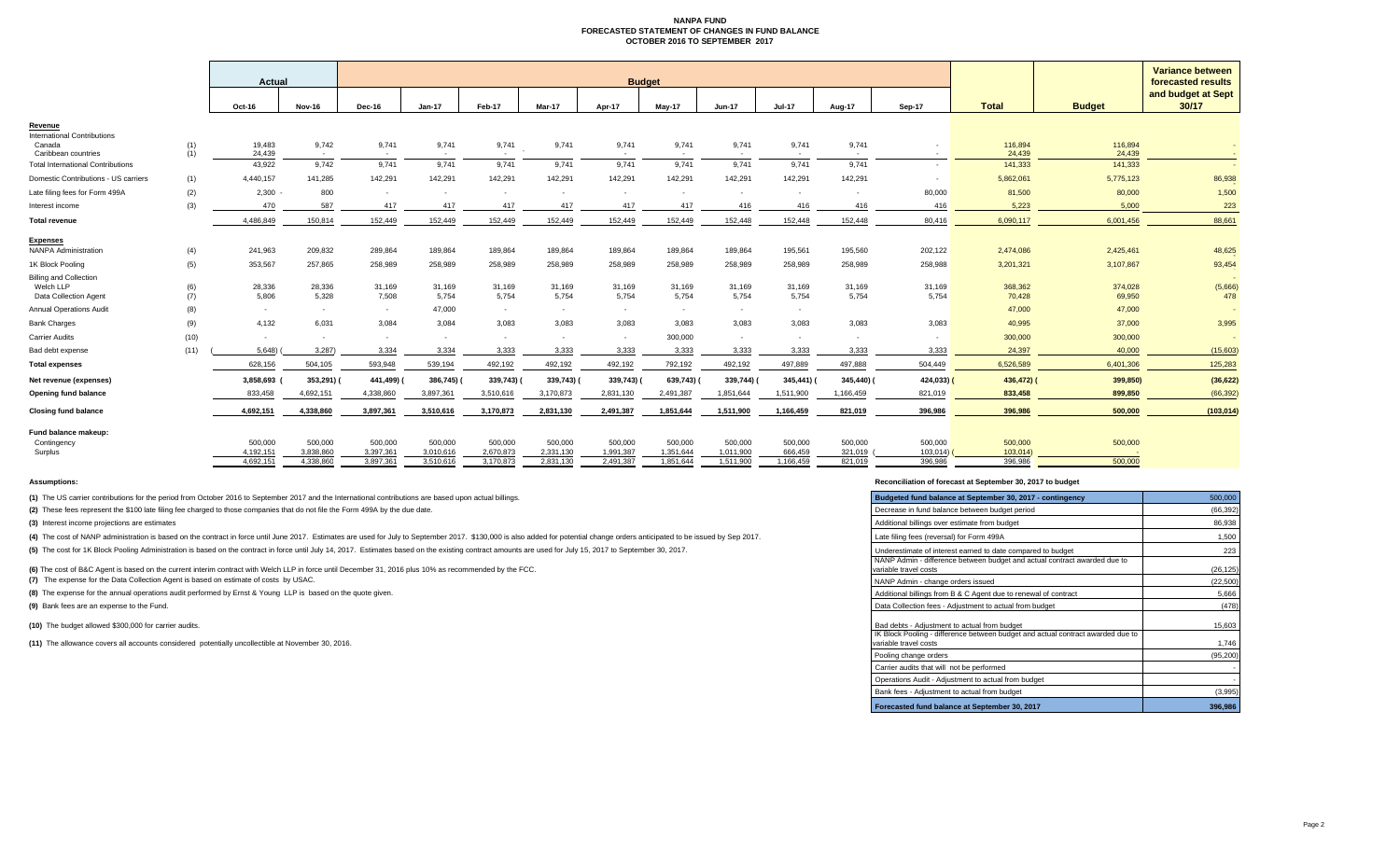#### **CURRENT AND FORECASTED LIABILITIES**

|                                                                                                           |                                      |                              |               | Current       |               |               |         |               |         |         |  |
|-----------------------------------------------------------------------------------------------------------|--------------------------------------|------------------------------|---------------|---------------|---------------|---------------|---------|---------------|---------|---------|--|
|                                                                                                           |                                      |                              |               | <b>Nov-16</b> | <b>Dec-16</b> | <b>Jan-17</b> | Feb-17  | <b>Mar-17</b> | Apr-17  | May-17  |  |
| <b>NEUSTAR - NANPA Administration contract</b>                                                            |                                      |                              |               | 209,832       | 289,864       | 189,864       | 189,864 | 189,864       | 189,864 | 189,864 |  |
| - Payment authorized by the FCC in November<br>October 2016 (includes change order #6)<br>Change order #3 | \$<br>$$\mathbb{S}$$<br>$\mathbb{S}$ | 210,516<br>31,447<br>241,963 |               |               |               |               |         |               |         |         |  |
| - Authorization by the FCC has not been received for payment                                              |                                      |                              |               |               |               |               |         |               |         |         |  |
| November 2016                                                                                             |                                      |                              | \$<br>209,832 |               |               |               |         |               |         |         |  |
| <b>NEUSTAR - Block Pooling</b>                                                                            |                                      |                              |               | 257,865       | 258,989       | 258,989       | 258,989 | 258,989       | 258,989 | 258,989 |  |
| - Payment authorized by the FCC in November<br>October 2016<br>Change order #3a                           | \$                                   | 258,367<br>95,200<br>353,567 |               |               |               |               |         |               |         |         |  |
| - Authorization by the FCC has not been received for payment                                              |                                      |                              |               |               |               |               |         |               |         |         |  |
| November 2016                                                                                             |                                      |                              | \$<br>257,865 |               |               |               |         |               |         |         |  |
| Welch LLP - Billing & Collection Agent                                                                    |                                      |                              |               | 28,336        | 31,169        | 31,169        | 31,169  | 31,169        | 31,169  | 31,169  |  |
| - Payment authorized by the FCC in November                                                               |                                      |                              |               |               |               |               |         |               |         |         |  |
| October 2016                                                                                              | \$                                   | 28,336                       |               |               |               |               |         |               |         |         |  |
| - Authorization by the FCC has not been received for payment<br>November 2016                             |                                      |                              | \$<br>28,336  |               |               |               |         |               |         |         |  |
| <b>USAC - Data Collection Agent</b><br>- Payment authorized by the FCC in November                        |                                      |                              |               | 5,328         | 7,508         | 5,754         | 5,754   | 5,754         | 5,754   | 5,754   |  |
| October                                                                                                   | \$                                   | 5,328                        |               |               |               |               |         |               |         |         |  |
| - Authorization by the FCC has not been received for payment<br>November                                  |                                      |                              | \$<br>5,328   |               |               |               |         |               |         |         |  |
| <b>Carrier audits</b>                                                                                     |                                      |                              |               |               |               |               |         |               |         | 300,000 |  |
| Ernst & Young LLP- Annual operations audit                                                                |                                      |                              |               |               |               | 47,000        |         |               |         |         |  |
| <b>Bank Fees</b>                                                                                          |                                      |                              |               |               | 3,084         | 3,084         | 3,083   | 3,083         | 3,083   | 3,083   |  |
| <b>Total</b>                                                                                              |                                      |                              |               | 501,361       | 590,614       | 535,860       | 488,859 | 488,859       | 488,859 | 788,859 |  |